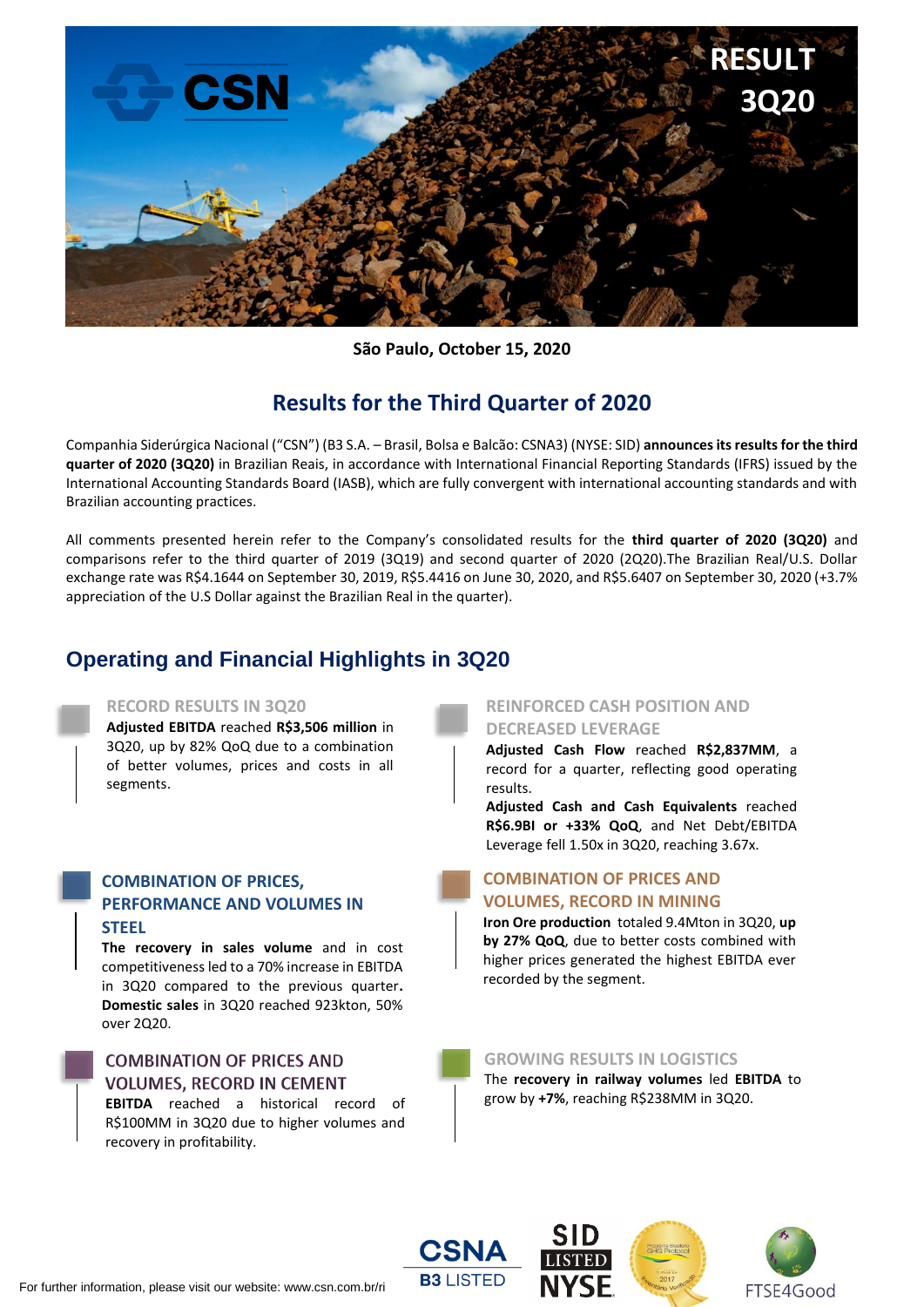

|                                                   | <b>3Q20</b> | <b>2Q20</b> | 3Q19   | 3Q20 x 2Q20 3Q20 x 3Q19 |          |
|---------------------------------------------------|-------------|-------------|--------|-------------------------|----------|
| Steel Sales (thousand tons)                       | 1,278       | 1,003       | 1,072  | 27%                     | 19%      |
| - Domestic Market                                 | 923         | 614         | 750    | 50%                     | 23%      |
| - Foreign Market                                  | 355         | 389         | 322    | $-9%$                   | 10%      |
| Iron Ore Sales (thousand tons)                    | 9,165       | 7,743       | 9,209  | 18%                     | 0%       |
| - Domestic Market                                 | 1,050       | 1,084       | 388    | $-3%$                   | 171%     |
| - Foreign Market                                  | 8,115       | 6,659       | 8,821  | 22%                     | $-8%$    |
| Consolidated Results (R\$ million)                |             |             |        |                         |          |
| Net Revenue                                       | 8,715       | 6,221       | 6,006  | 40%                     | 45%      |
| Gross Profit                                      | 3,581       | 1,843       | 1,636  | 94%                     | 119%     |
| Adjusted EBITDA <sup>(1)</sup>                    | 3,506       | 1,925       | 1,567  | 82%                     | 124%     |
| <b>Ebitda Margin %</b>                            | 39.0%       | 29.7%       | 25.1%  |                         |          |
| Adjusted Net Debt <sup>(2)</sup>                  | 30,603      | 33,120      | 27,577 | $-8%$                   | 11%      |
| Adjusted Cash and Cash Equivalents <sup>(2)</sup> | 6,874       | 5,177       | 2,981  | 33%                     | 131%     |
| Net Debt / Adjusted EBITDA                        | 3.67x       | 5.17x       | 3.81x  | $-1.50x$                | $-0.14x$ |

<sup>1</sup> Adjusted EBITDA is calculated based on net profit (loss), plus depreciation and amortization, income tax, net financial result, share of profit (loss) of investees and other operating income/expenses, and includes the proportional share of EBITDA of jointly owned subsidiaries MRS Logística (37.27%) and CBSI (50% 3Q19, 100% 3Q20).

² Adjusted Net Debt and Adjusted Cash and Cash Equivalents include the stakes of 100% in CSN Mineração, 37.27% in MRS and CBSI (50% in 3Q19, 100% 3Q20), our stake in this company until 3Q19, excluding Forfaiting and Drawee Risk operations.

## **CSN's Consolidated Result**

- **Net Revenue in 3Q20** totaled R\$8,715 million, up by 40% over 2Q20 and by 45% over 3Q19. The increase was mainly due to the normalization of the volume of iron ore production, combined with higher prices for iron ore, cement and steel when compared to 2Q20.
- In **3Q20**, the Cost of Goods Sold totaled R\$5,133 million, up by 17% over 2Q20. Gross Margin increased by 11.5 p.p. over 2Q20, reaching 41.1% in 3Q20, due to the positive performance, mainly in cement, steel and mining.
- In **3Q20**, **Selling, General and Administrative Expenses** totaled R\$731 million, up by 39% over 2Q20, while the Net Revenue reached 40% year-on-year. **Selling Expenses**increased 52% in **3Q20**, mainly due to a higher volume of freight, while **General and Administrative Expenses** decreased by 2% YoY.
- In **3Q20**, the group of **Other Operating Revenues and Expenses** reached a negative value of R\$717 million, mainly due to hedge accounting.
- The **financial result** reached a negative value of R\$156 million, with cost of debt partially offset by the appreciation of Usiminas shares, generating a gain of R\$537 million without cash effect.

|                                                 | 3Q20  | <b>2Q20</b> | 3Q19    |       | 3Q20 x 2Q20 3Q20 x 3Q19 |
|-------------------------------------------------|-------|-------------|---------|-------|-------------------------|
| <b>Financial Result - IFRS</b>                  | (156) | 285         | (840)   | (441) | 684                     |
| <b>Financial Revenue</b>                        | 574   | 457         | 114     | 117   | 460                     |
| <b>Financial Expenses</b>                       | (730) | (172)       | (954)   | (558) | 224                     |
| Financial Expenses (ex-exchange rate variation) | (660) | (154)       | (672)   | (506) | 12                      |
| <b>Result with Exchange Rate Variation</b>      | (70)  | (18)        | (282)   | (52)  | 212                     |
| Monetary and Exchange Rate Variation            | (708) | (1.268)     | (1.329) | 560   | 621                     |
| <b>Hedge Accounting</b>                         | 652   | 1.275       | 1.043   | (623) | (391)                   |
| Derivative Result                               | (14)  | (25)        | 4       | 11    | (18)                    |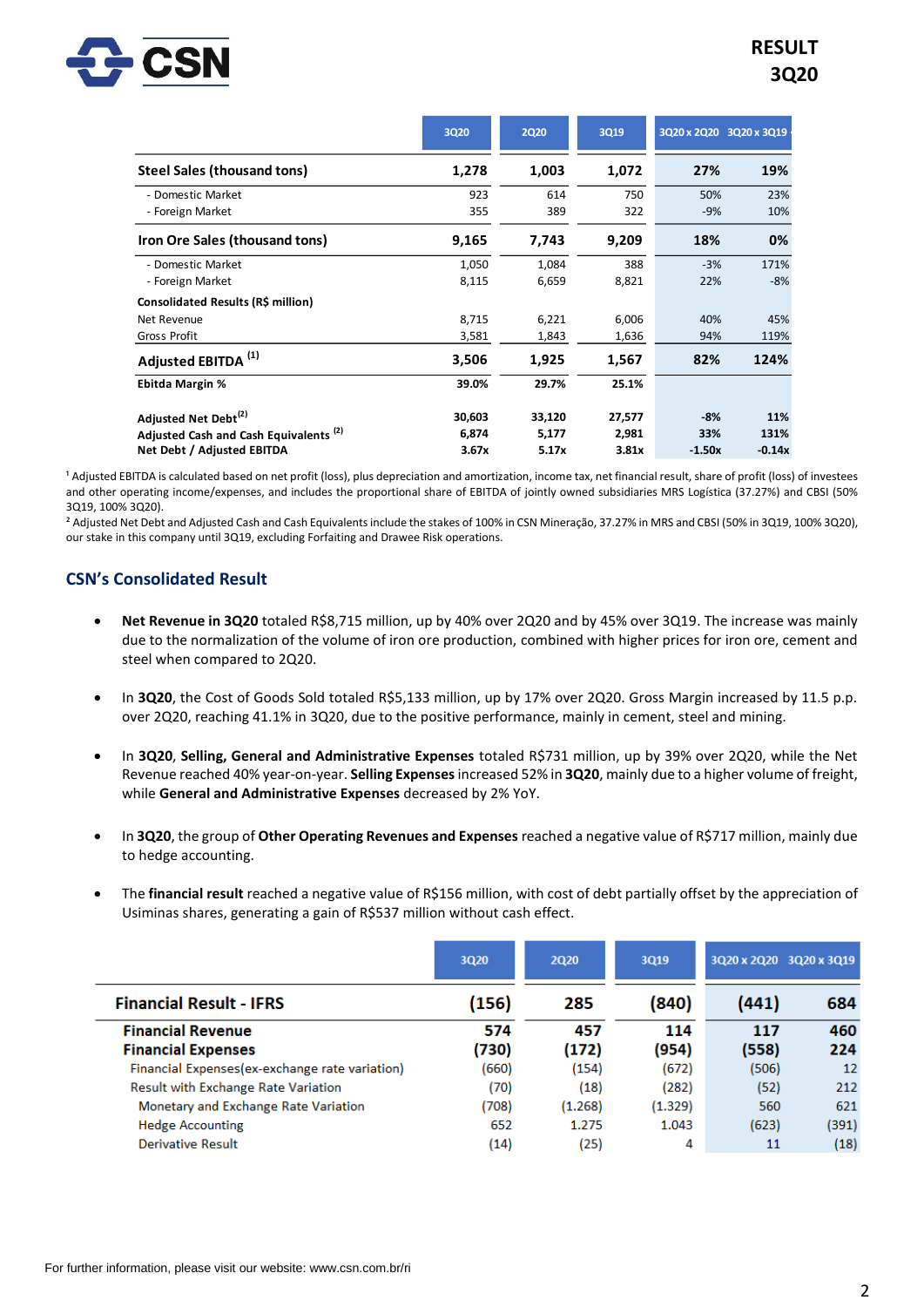

• **Equity Pick-up** was positive by R\$26 million in **3Q20**, compared to R\$29 million in 2Q20, due to higher eliminations in the period.

|                                                  | 3020 | 2020 | 3019                     | 3Q20 x 2Q20 3Q20 x 3Q19 |         |
|--------------------------------------------------|------|------|--------------------------|-------------------------|---------|
| <b>MRS</b> Logística                             | 55   | 56   | 85                       | $-1%$                   | $-35%$  |
| <b>CBSI</b>                                      | 0    | 0    | 3                        | 0%                      | $-100%$ |
| <b>TLSA</b>                                      | (6)  | (12) | (6)                      | 88%                     | 4%      |
| Arvedi Metalfer BR                               | (1)  | (5)  | (0)                      | 84%                     | 214%    |
| Equimag S.A                                      | (0)  |      | $\overline{\phantom{a}}$ | 0%                      | 0%      |
| Elimination                                      | (22) | (10) | (17)                     | 71%                     | 28%     |
| <b>Equity in Results of Affiliated Companies</b> | 26   | 29   | 64                       | $-5%$                   | $-59%$  |

• In **3Q20**, the Company recorded a **net income of R\$1,262 million**, compared to net income of R\$446 million in 2Q20.

| <b>Adjusted EBITDA</b>                                | 3Q20  | <b>2Q20</b> | 3Q19                     | 3Q20 x 2Q20 3Q20 x 3Q19 |       |
|-------------------------------------------------------|-------|-------------|--------------------------|-------------------------|-------|
| Profit (loss) for the Period                          | 1,262 | 446         | (871)                    | 816                     | 2,132 |
| (-) Depreciation                                      | 461   | 428         | 352                      | 33                      | 109   |
| (+) Income Tax and Social Contribution                | 742   | 392         | 301                      | 350                     | 441   |
| (+) Finance Income                                    | 156   | (285)       | 840                      | 441                     | (684) |
| <b>EBITDA (ICVM 527)</b>                              | 2,620 | 981         | 622                      | 1,639                   | 1,998 |
| (+) Other Operating Income (Expenses)                 | 717   | 791         | 863                      | (74)                    | (146) |
| (+) Free Cash Flow Hedge Accounting - Exchange Rate   | 374   | 775         |                          | (401)                   | 374   |
| (+) Free Cash Flow Hedge Accounting - Platts Index    | 133   |             | $\overline{\phantom{a}}$ |                         |       |
| (+) Others                                            | 210   | 16          |                          | 194                     | 210   |
| (+) Equity in Results of Affiliated Companies         | (26)  | (28)        | (64)                     |                         | 38    |
| (+) Proportional EBITDA of Jointly Owned Subsidiaries | 195   | 182         | 146                      | 13                      | 49    |
| <b>Adjusted EBITDA</b>                                | 3,506 | 1,925       | 1,567                    | 1,581                   | 1,939 |

\*The Company discloses adjusted EBITDA excluding interests in investments and other operating income (expenses) understanding that these items should not be considered when calculating the recurring operating cash flow.

• **Adjusted EBITDA** reached a record of R\$3,506 million in **3Q20**, compared to R\$1,925 million in the second quarter, due to an increase in sales volume, mainly in the volume of steel sold in the domestic market and iron ore in the foreign market. Adjusted EBITDA margin reached 39% or up by 9.2 p.p. YoY.



## Adjusted EBITDA (R\$ Million) and Adjusted Margin<sup>1</sup> (%)

<sup>1</sup> Adjusted EBITDA margin is calculated as the ratio between Adjusted EBITDA and Adjusted Net Revenue, which considers stakes of 100% in CSN Mineração and 37.27% in MRS and 50% in CBSI (50% 3Q19, 100% 3Q20).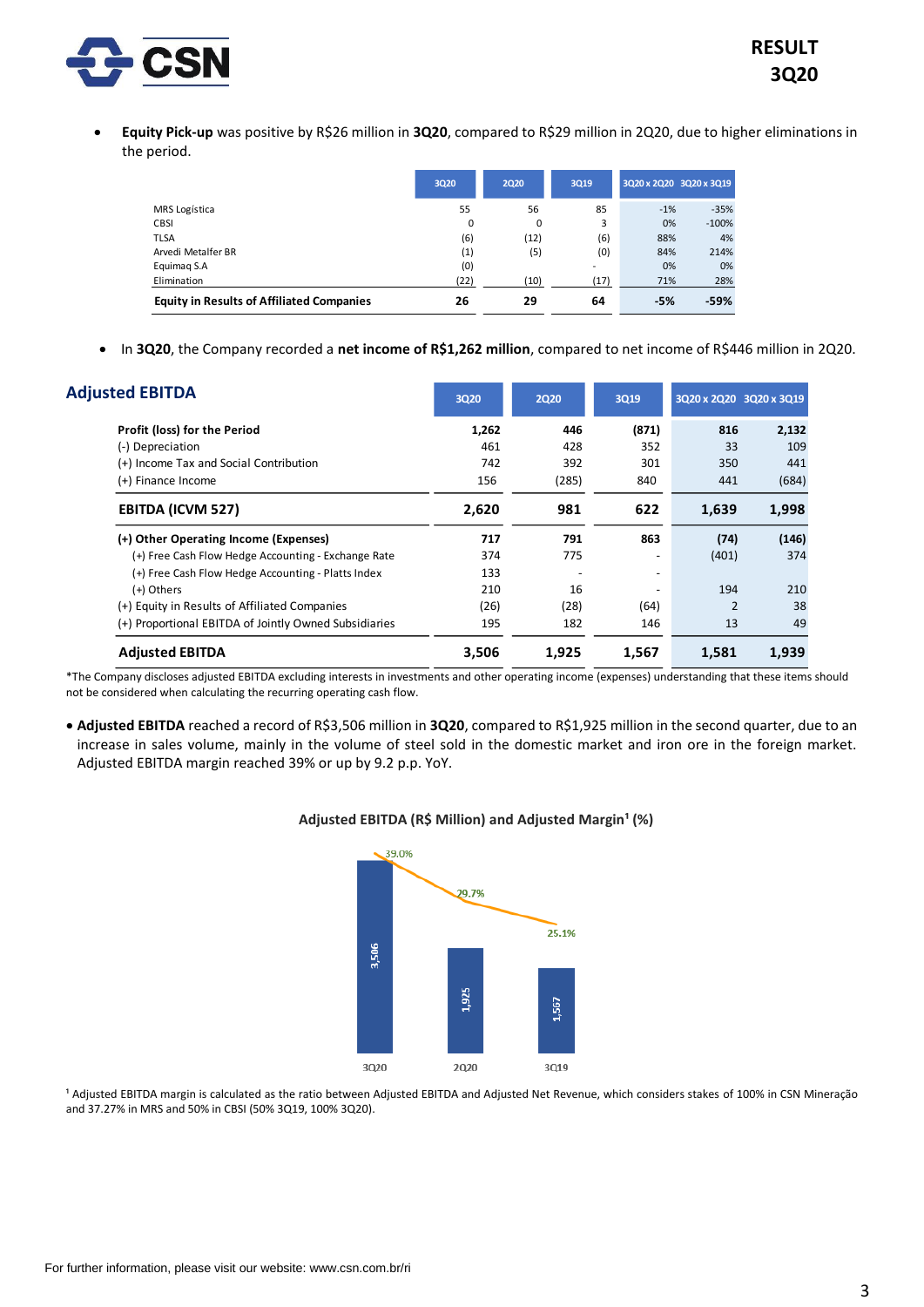

Adjusted Cash Flow in 3Q20 reached R\$2,837MM, positively affected mainly by the higher Ebitda and by the positive variation in working capital due to the sharp decrease in inventory.

## **Adjusted Free Cash Flow¹ 3Q20 (R\$ Million)**



<sup>1</sup>Adjusted Free Cash Flow is calculated from Adjusted EBITDA less EBITDA of Joint Subsidiaries, Capex, Income Tax, Financial Income (Expenses), and variation of Assets and Liabilities<sup>2</sup>, excluding the impact of Glencore's advance.

²Adjusted Working Capital² includes the variation in Net Working Capital (+R\$264MM), plus the variation in long-term assets and liabilities accounts (R\$701MM) and disregards the net variation of Income Tax and Social Contribution Tax for consumption (+R\$3MM), dividends payable (-R\$16MM) and non-cash CAPEX (-R\$42MM) and AFAC TLSA non-cash (- R\$95MM).

## **Indebtedness**

On September 30, 2020, the consolidated net debt reached R\$30,603 million, with the exchange rate change offset by the strong cash generation in the period and the inflow of funds from iron ore prepayment. The net debt/EBITDA ratio reached 3.67x, a considerable decrease due to the strong cash flow.



<sup>1</sup>Net Debt / EBITDA: For debt calculation purposes consider the final dollar for each period and for net debt and EBITDA the average dollar for the period.

In 3Q20 and at the beginning of 4Q20, the Company continued to extend its liabilities, obtaining approvals for an extension of R\$600 million with private banks.



**BONDS** Other Banks

### **Amortization Schedule (R\$ Billion)**

For further information, please visit our website: www.csn.com.br/ri

**RESULT 3Q20**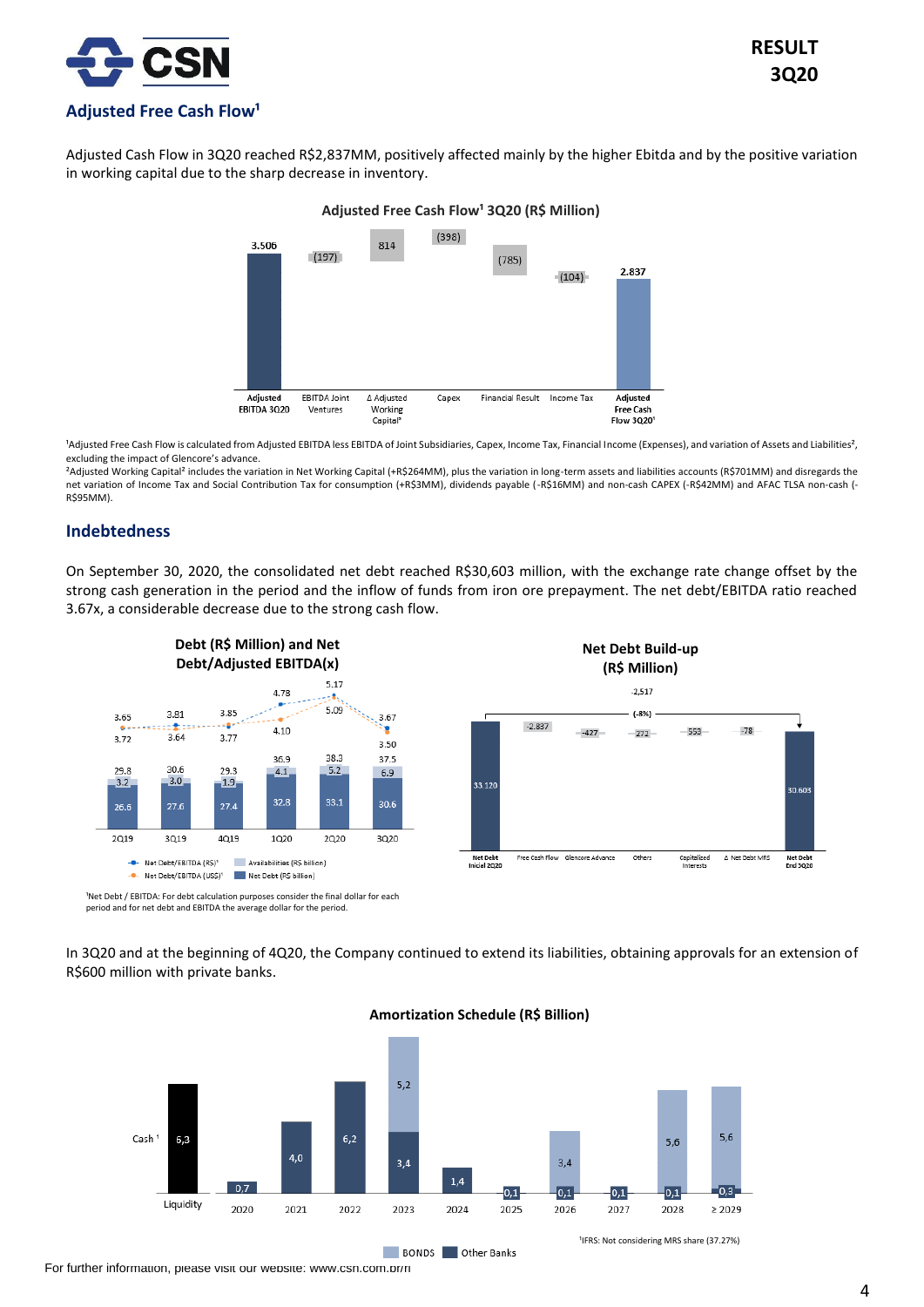

## **Foreign Exchange Exposure**

Net exchange exposure of the consolidated balance sheet on September 30, 2020 was US\$88 million, as shown in the table below, in line with the company's policy of minimizing the impacts of exchange rate volatility on results.

Hedge Accounting adopted by CSN correlates projected export in dollar with scheduled debt payments in the same currency. Therefore, the exchange rate variation of the dollar-denominated debt is temporarily accounted for under shareholders' equity and recorded in the income statement when dollar revenues from exports are received.

|                                                    | <b>3Q20</b> | <b>2Q20</b>              | 3Q19                     | 3Q20 x 2Q20 3Q20 x 3Q19 |        |
|----------------------------------------------------|-------------|--------------------------|--------------------------|-------------------------|--------|
| Cash                                               | 428         | 412                      | 200                      | 4%                      | 114%   |
| Acccounts Receivable                               | 276         | 240                      | 337                      | 15%                     | $-18%$ |
| Short-term investment                              | 23          | 24                       |                          | $-4%$                   | 0%     |
| Loans and Financing                                | (4, 464)    | (4, 752)                 | (4, 219)                 | $-6%$                   | 6%     |
| <b>Trade Payables</b>                              | (143)       | (142)                    | (110)                    | 1%                      | 30%    |
| Iron Ore Derivatives                               | (47)        | $\overline{\phantom{a}}$ | $\overline{\phantom{0}}$ | 0%                      | 0%     |
| Others                                             | 2           | (3)                      | 2                        | 167%                    | 0%     |
| <b>Natural Foreign Exchange Exposure (Assets -</b> |             |                          |                          |                         | 4%     |
| Liabilities)                                       | (3,925)     | (4,221)                  | (3,790)                  | $-7%$                   |        |
| Cash Flow Hedge Accounting                         | 4,080       | 4.274                    | 2,737                    | $-5%$                   | 49%    |
| Swap CDI x Dollar                                  | (67)        | (67)                     | (67)                     | 0%                      | 0%     |
| Net Foreign Exchange Exposure                      | 88          | (14)                     | (1, 120)                 | 729%                    | 108%   |

## **Investments**

The Company invested R\$459 million in 3Q20, prioritizing reliability and safety projects in Steel and Mining.



**Investments (R\$ Million)**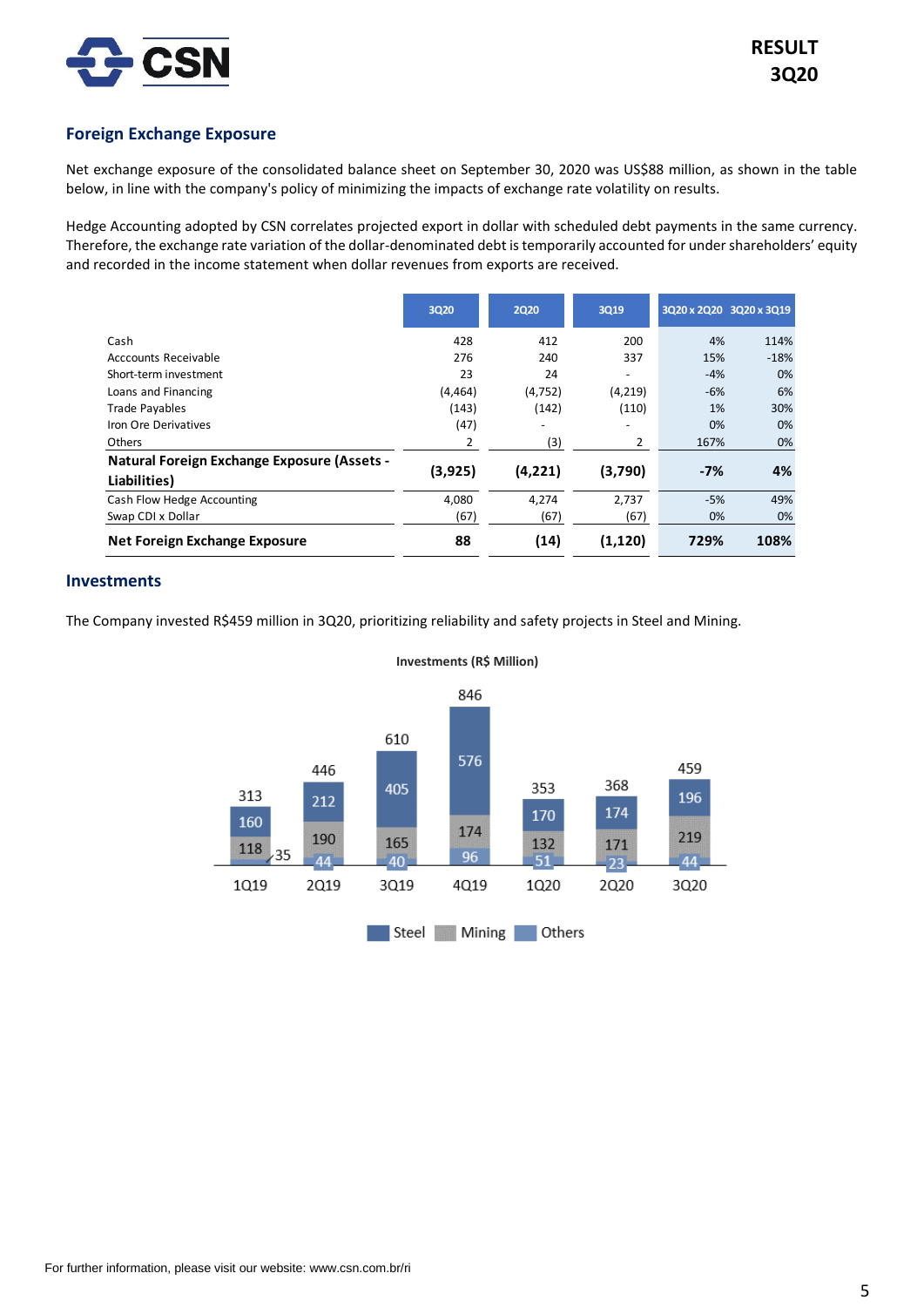

## **Net Working Capital**

Net Working Capital invested in the business totaled **R\$3,317 million in 3Q20**, down by R\$264 million due to the decrease in inventories of finished goods due to the more robust demand in the period. The decrease was also possible due to the maintenance of the payment terms, besides the payment extension in the context of COVID-19.

Net Working Capital applied to the business disregards Glencore's advance, as shown in the table below:

|                                    | <b>3Q20</b> | <b>2Q20</b> | <b>3Q19</b> | 3Q20 x 2Q20              | 3Q20 x 3Q19 |
|------------------------------------|-------------|-------------|-------------|--------------------------|-------------|
| Assets                             | 10,162      | 9,766       | 10,495      | 396                      | (333)       |
| <b>Accounts Receivable</b>         | 2,668       | 1,812       | 2,412       | 856                      | 256         |
| Inventories <sup>3</sup>           | 5,189       | 6,065       | 6,034       | (875)                    | (844)       |
| <b>Taxes to Recover</b>            | 1,953       | 1,558       | 1,561       | 395                      | 393         |
| Anticipated Expenses               | 165         | 163         | 312         | $\overline{2}$           | (147)       |
| Dividends Receivable               | 45          | 45          | 46          | ٠                        | (1)         |
| Other Assets NWC <sup>1</sup>      | 142         | 123         | 130         | 19                       | 12          |
| <b>Liabilities</b>                 | 6,845       | 6,185       | 5,593       | 661                      | 1,253       |
| <b>Trade Paybles</b>               | 5,166       | 4,565       | 4,207       | 601                      | 958         |
| <b>Payroll and Related Taxes</b>   | 556         | 554         | 483         | $\overline{\phantom{a}}$ | 73          |
| <b>Taxes Payble</b>                | 378         | 385         | 198         | (7)                      | 180         |
| Advances from Customers            | 269         | 155         | 233         | 115                      | 37          |
| Provision for Consumption          | 150         | 153         | 344         | (3)                      | (194)       |
| Other Liabilities NWC <sup>2</sup> | 326         | 373         | 128         | (47)                     | 199         |
| <b>Net Working Capital</b>         | 3,317       | 3,581       | 4,902       | (264)                    | (1,585)     |

| <b>Operational Indicators</b>     | 3020 | 2020     | 3019 | 3Q20 x 2Q20 | 3Q20 x 3Q19 |
|-----------------------------------|------|----------|------|-------------|-------------|
| Turnover Ration (days) Receivable | 24   |          | 32   |             |             |
| Turnover Ratio (days) Inventory   | 74   | 106      | 105  |             |             |
| Turnover Ration (days) Suppliers  | ۹հ   | $\alpha$ | 86   |             |             |
| <b>Financial Cycle</b>            |      |          |      |             |             |

<sup>1</sup>Other Assets NWC: Considers: Advances Employees and Other Accounts Receivable

²Other Liabilities NWC: Considers: Other accounts payable, dividends payable, installment taxes and other provisions

<sup>3</sup>Inventories: Does not consider the effect of the provision for losses on inventories. To calculate the PME, the balances of warehouse inventories are not considered.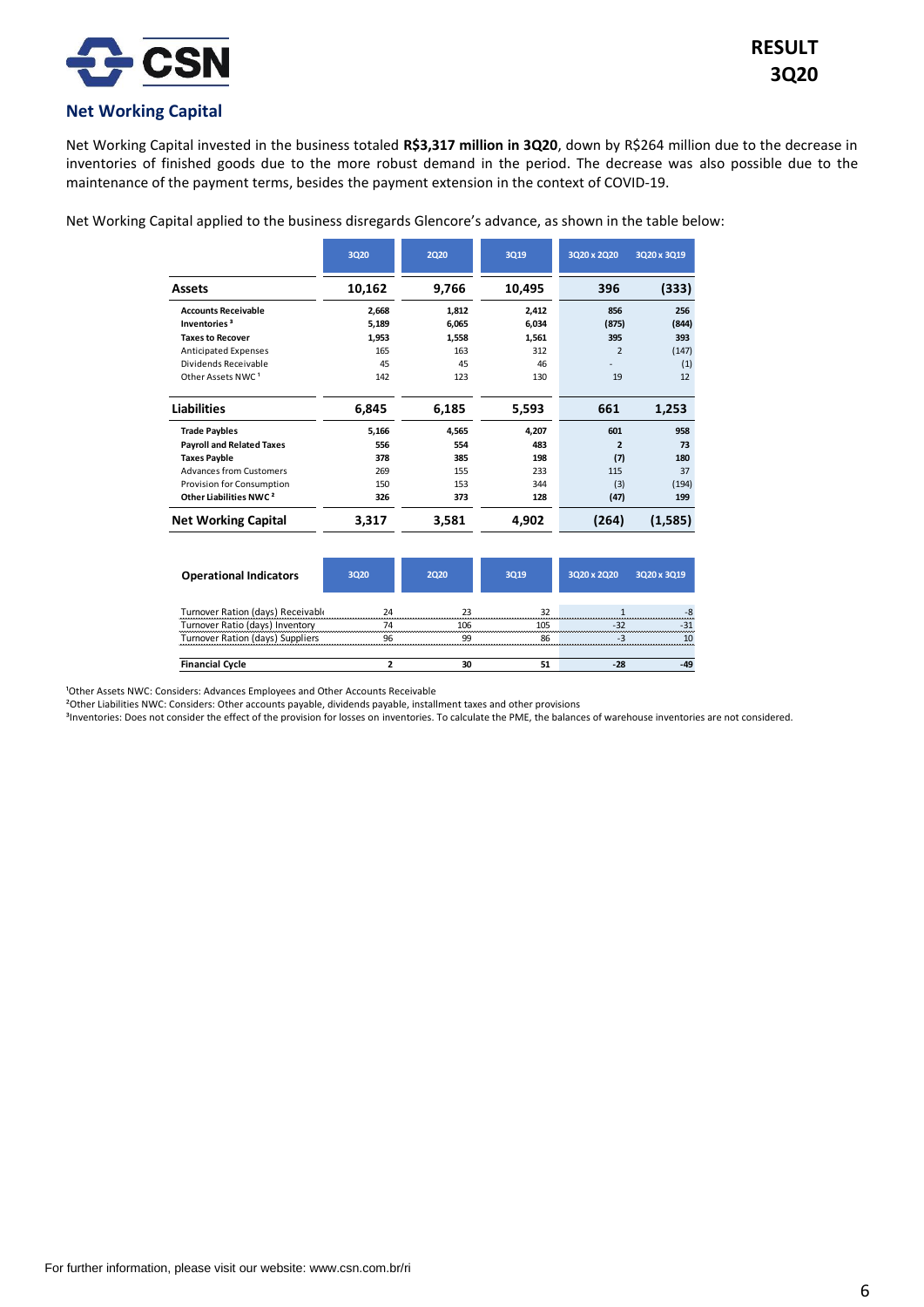

# **RESULT 3Q20**

## **Results by Business Segment**



## **Net Revenue by Segment – 3Q20 (R\$ Million)**



## **Adjusted EBITDA by Segment – 3Q20 (R\$ Million)**

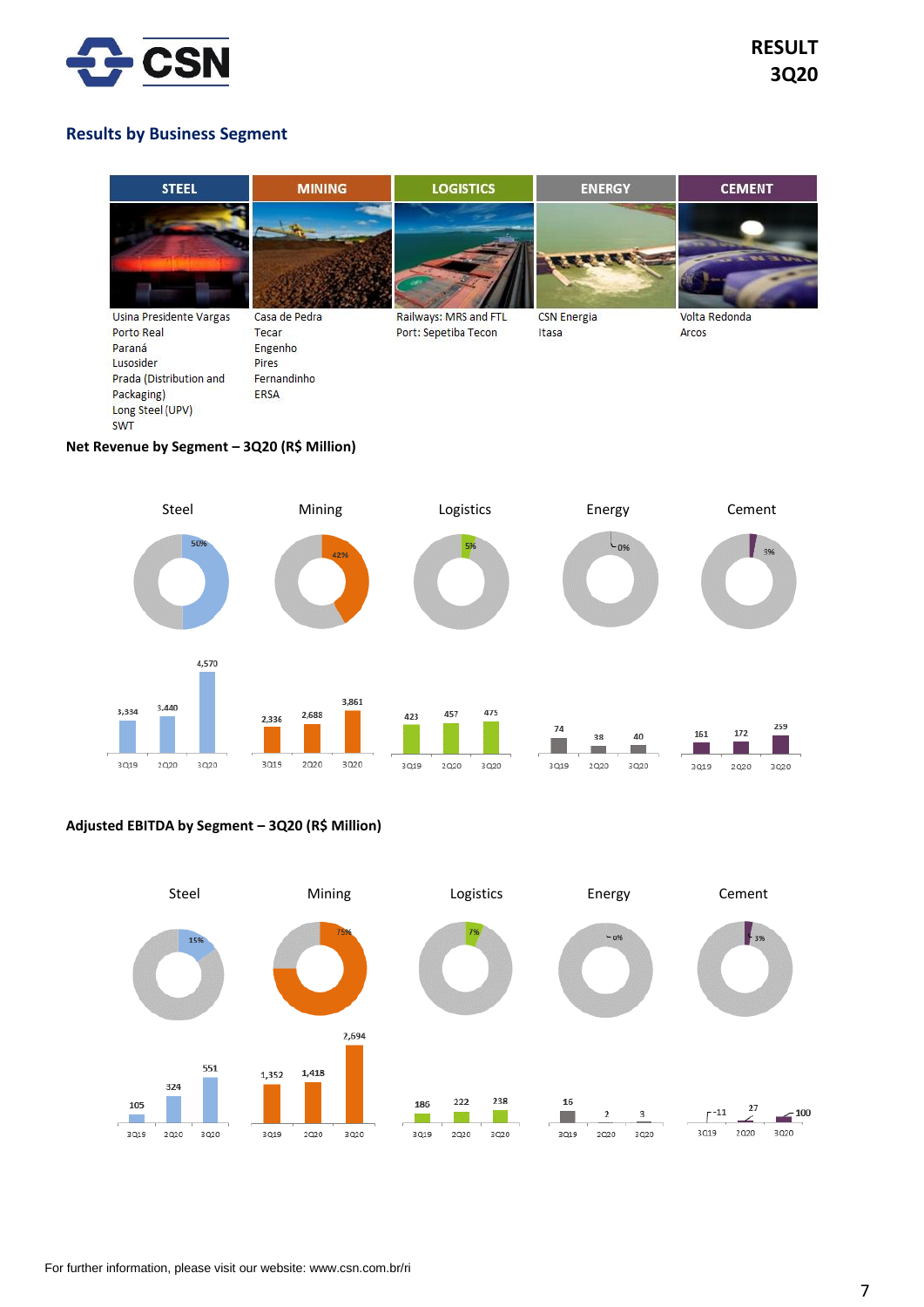

# **RESULT 3Q20**

| 3Q20 Results (R\$ Million)                        | <b>Steel</b>             | <b>Mining</b> | <b>Port Logistics</b>    | <b>Railway</b><br><b>Logistics</b> | Energy | Cement | Corporate<br>Expenses/<br><b>Eliminations</b> | Consolidated |
|---------------------------------------------------|--------------------------|---------------|--------------------------|------------------------------------|--------|--------|-----------------------------------------------|--------------|
| <b>Net Revenue</b>                                | 4.570                    | 3,861         | 58                       | 418                                | 40     | 259    | (491)                                         | 8,715        |
| Domestic Market                                   | 3,299                    | 429           | 58                       | 418                                | 40     | 259    | (878)                                         | 3,625        |
| Foreign Market                                    | 1,271                    | 3,432         | $\overline{\phantom{a}}$ | <b>.</b>                           | -      | -      | 387                                           | 5,089        |
| COGS                                              | (4,022)                  | (1,291)       | (38)                     | (273)                              | (34)   | (170)  | 694                                           | (5, 133)     |
| <b>Gross Profit</b>                               | 548                      | 2,570         | 20                       | 144                                | 6      | 89     | 203                                           | 3,581        |
| SG&A                                              | (231)                    | (44)          | (9)                      | (29)                               | (8)    | (21)   | (390)                                         | (731)        |
| Depreciation                                      | 234                      | 167           | 8                        | 104                                | 4      | 32     | (88)                                          | 461          |
| Proportional EBITDA of Jointly Owned Subsidiaries | $\overline{\phantom{a}}$ |               |                          |                                    |        |        | 195                                           | 195          |
| <b>Adjusted EBITDA</b>                            | 551                      | 2,694         | 19                       | 219                                |        | 100    | (80)                                          | 3,506        |

| 2Q20 Results (R\$ Million)                        | <b>Steel</b>             | <b>Mining</b> | <b>Port Logistics</b>    | Railway<br><b>Logistics</b> | Energy                   | Cement                   | Corporate<br>Expenses/<br><b>Eliminations</b> | Consolidated |
|---------------------------------------------------|--------------------------|---------------|--------------------------|-----------------------------|--------------------------|--------------------------|-----------------------------------------------|--------------|
| <b>Net Revenue</b>                                | 3,440                    | 2,688         | 75                       | 382                         | 38                       | 172                      | (574)                                         | 6,221        |
| Domestic Market                                   | 2,124                    | 345           | 75                       | 382                         | 38                       | 172                      | (778)                                         | 2,358        |
| Foreign Market                                    | 1,316                    | 2,343         | $\overline{\phantom{a}}$ | -                           | -                        |                          | 204                                           | 3,863        |
| COGS                                              | (3, 109)                 | (1, 367)      | (51)                     | (260)                       | (33)                     | (161)                    | 604                                           | (4, 378)     |
| <b>Gross Profit</b>                               | 330                      | 1,321         | 23                       | 122                         |                          | 11                       | 30                                            | 1,843        |
| SG&A                                              | (228)                    | (44)          | (9)                      | (28)                        | (7)                      | (21)                     | (190)                                         | (527)        |
| Depreciation                                      | 222                      | 141           | 8                        | 105                         | 4                        | 37                       | (90)                                          | 428          |
| Proportional EBITDA of Jointly Owned Subsidiaries | $\overline{\phantom{a}}$ |               | $\overline{\phantom{a}}$ | $\overline{\phantom{a}}$    | $\overline{\phantom{a}}$ | $\overline{\phantom{a}}$ | 182                                           | 182          |
| <b>Adjusted EBITDA</b>                            | 324                      | 1,418         | 22                       | 200                         |                          | 27                       | (68)                                          | 1,925        |
|                                                   |                          |               |                          |                             |                          |                          |                                               |              |

| 3Q19 Results (R\$ Million)                        | <b>Steel</b>             | <b>Mining</b> | <b>Port Logistics</b>    | Railway<br><b>Logistics</b> | Energy | Cement                   | Corporate<br>Expenses/<br><b>Eliminations</b> | Consolidated |
|---------------------------------------------------|--------------------------|---------------|--------------------------|-----------------------------|--------|--------------------------|-----------------------------------------------|--------------|
| <b>Net Revenue</b>                                | 3,334                    | 2,336         | 69                       | 354                         | 74     | 161                      | (322)                                         | 6,006        |
| <b>Domestic Market</b>                            | 2,417                    | 142           | 69                       | 354                         | 74     | 161                      | (540)                                         | 2,677        |
| Foreign Market                                    | 917                      | 2,194         | $\overline{\phantom{0}}$ | $\overline{\phantom{0}}$    | ۰      | -                        | 218                                           | 3,330        |
| COGS                                              | (3, 190)                 | (1,071)       | (43)                     | (258)                       | (56)   | (180)                    | 427                                           | (4, 370)     |
| <b>Gross Profit</b>                               | 144                      | 1,265         | 26                       | 96                          | 19     | (19)                     | 106                                           | 1,636        |
| SG&A                                              | (198)                    | (51)          | (9)                      | (26)                        | (8)    | (25)                     | (251)                                         | (567)        |
| Depreciation                                      | 159                      | 138           | ∠                        | 97                          | 4      | 33                       | (83)                                          | 352          |
| Proportional EBITDA of Jointly Owned Subsidiaries | $\overline{\phantom{a}}$ |               | $\overline{\phantom{a}}$ | ۰                           |        | $\overline{\phantom{a}}$ | 146                                           | 146          |
| <b>Adjusted EBITDA</b>                            | 105                      | 1,352         | 19                       | 166                         | 16     | (11)                     | (81)                                          | 1,567        |

## **CSN's Steel Results**

According to the World Steel Association (WSA), global crude steel production totaled 311.1 million tonnes (Mton) in the YTD for July and August 2020, down by 0.3% YoY. China alone produced 188.2 Mton, up by 8.7%, while in the European Union and North America there was a decrease year-on-year.

In **3Q20**, CSN's **slab production** totaled 781,000 tons, down by 15% over 2Q20 due to the strategic shutdown of BF#2 at the end of May, which shows a substantial evolution in performance of BF#3 after 2019's general renovation.

In **3Q20**, total sales reached **1,278,000** tons, up by 27.4% over 2Q20, mainly due to the recovery in the domestic market after the peak of the pandemic, as well as the good use of galvanized products in the foreign market.





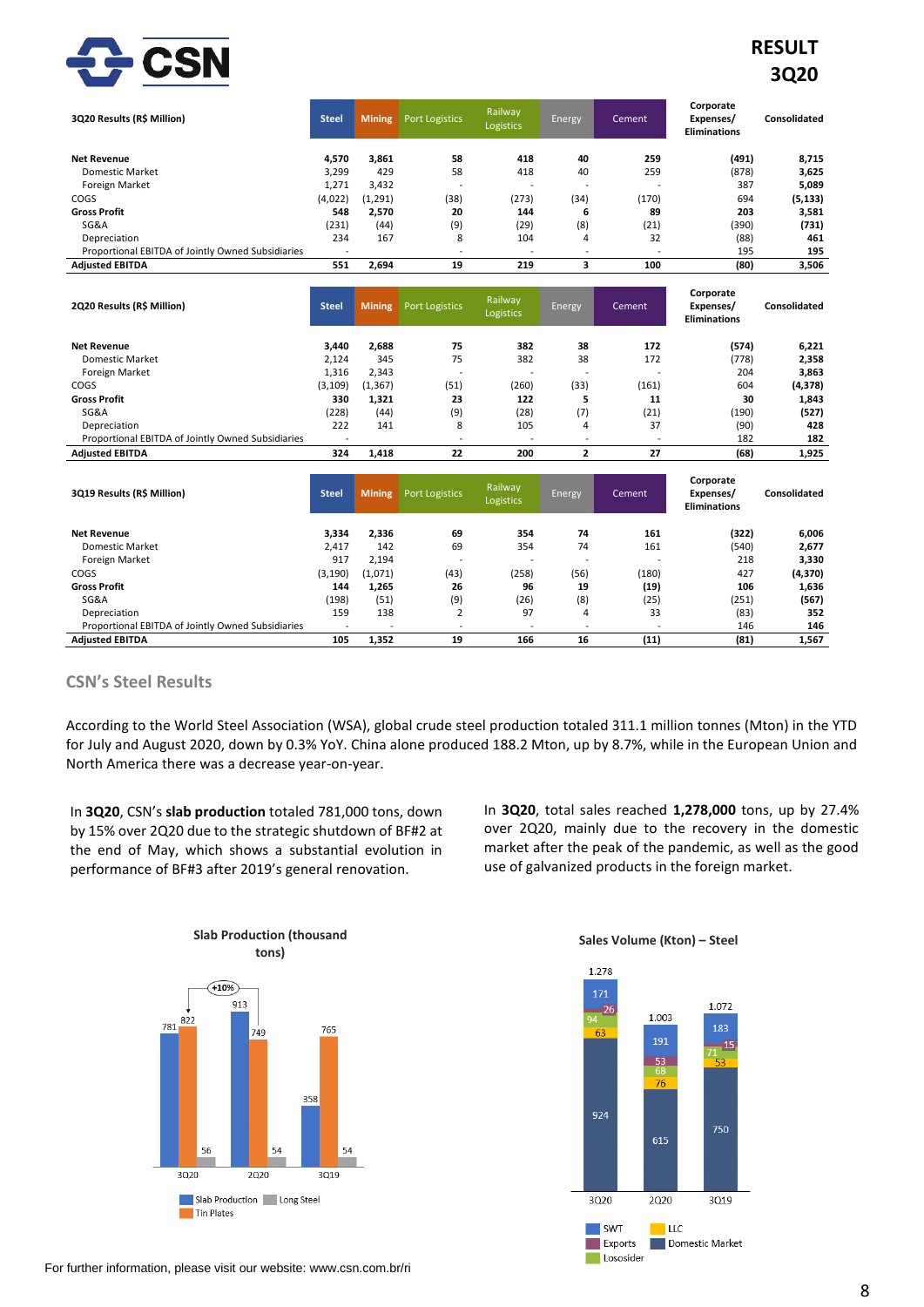

In **3Q20**, the volume of steel sold on the domestic market totaled 923,000 tons, up by 50% over 2Q20 due to the strong recovery after the peak of the pandemic. Of this total, 869,000 tons refer to flat rolled steel and 54,000 tons to long rolled steel. According to the Brazilian Steel Institute (IABr), apparent consumption based on the monthly average (July and August 2020), increased by 29% over 2Q20.

In the **Foreign Market**, sales in **3Q20** totaled 355,000 tons, down by 9% compared to the previous quarter, due to the seasonality in Germany and the return of the use of quotas in the U.S. market. During this period, 26,000 tons were exported directly and 329,000 tons were sold by subsidiaries abroad, with 63,000 tons sold by LLC, 171,000 tons by SWT and 94,000 tons by Lusosider.

• In **3Q20**, regarding **total sales volume**, the share of products coated with flat steel remained stable at 53% QoQ and YoY. Sales volumes for the automotive (+165%), white goods (108%) and distribution (+52%) segments were the period's positive highlights, with a strong recovery after the impact of the pandemic in 2Q20.

According to ANFAVEA (National Association of Automotive Vehicle Manufacturers), in the **monthly average of the third quarter of 2020 for the production of cars, light commercial vehicles, trucks and buses** reached 190,700 units, up by 300% QoQ, however still below the monthly average of 245,000 in 2019.

According to IBGE, production of household appliances fell by 5% YTD on a YoY basis.



**Sales by Market Segment 3Q20/2Q20/3Q19** 

- Steel's **Net Revenue** reached R\$4,570 million in **3Q20**, up by 33% over 2Q20. The domestic recovery, the devalued exchange rate and the improvement in international prices led to adjustments in the main product lines over the period. The **average price** evolved in both markets (**+4.6% in the Domestic Mkt and +5.3% in exports**) QoQ.
- **Slab Production Cost** in **3Q20** reached R\$2,116/t, an increase of only 1.6% QoQ, offsetting a higher increase of costs with operational efficiency despite an increase in iron ore and the devalued exchange rate in the quarter.



• **Adjusted EBITDA** reached R\$551 million in **3Q20**, up by 70% over 2Q20, with an EBITDA margin at 12.1%, up by 2.6 p.p. in the period. The profitability significantly improved, from R\$324/ton in 2Q20 to R\$431/ton in 3Q20.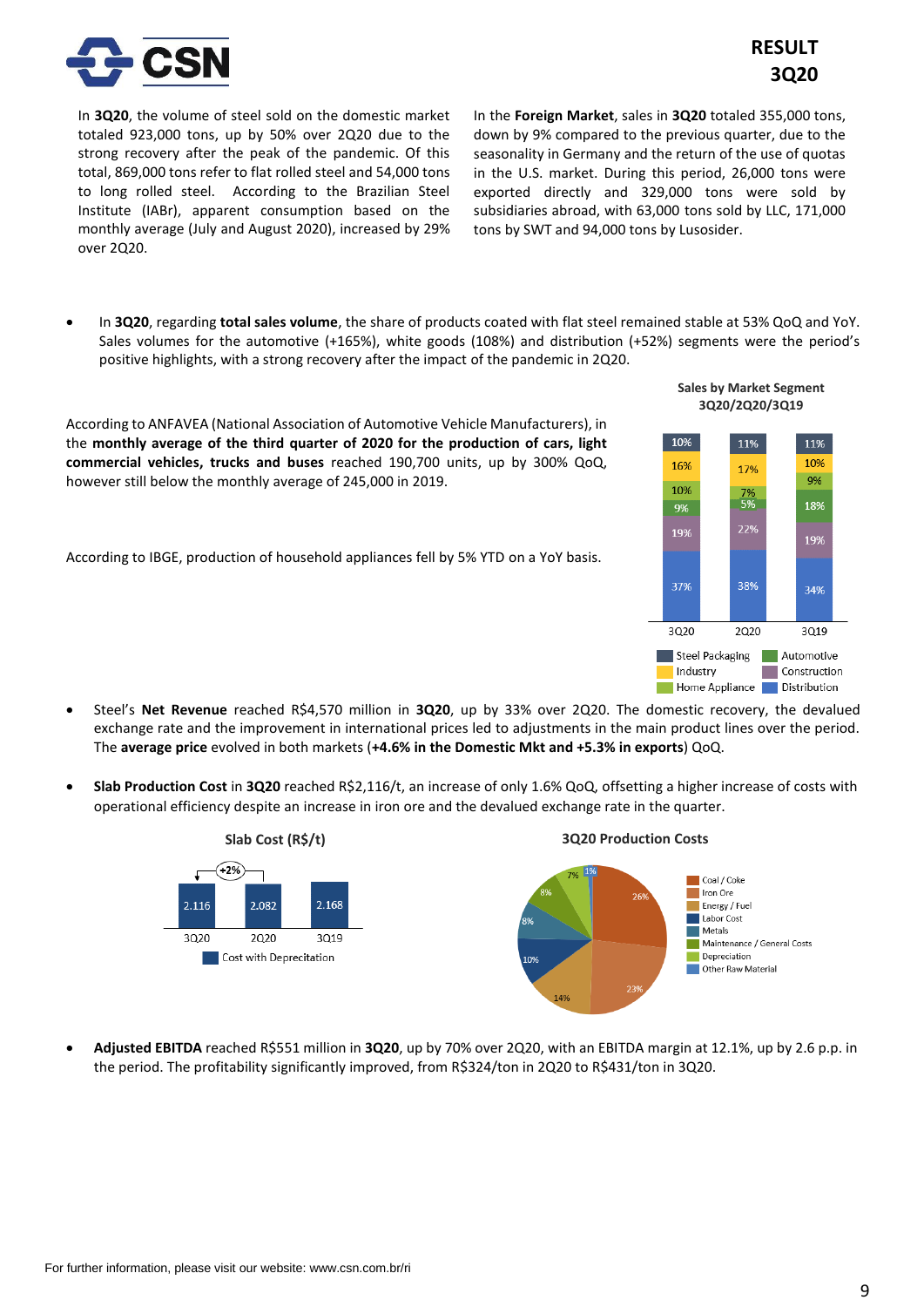

In 3Q20, stimuli in China led to a strong recovery in steel margins and, despite the pandemic, demand for iron ore increased, leading to higher reference prices. Ore inventories at ports and mills remained at low levels due to the tight supply, which ensured high prices in the period. In this context, **iron ore closed 3Q20 with an average of US\$118.2/dmt (Platts, Fe62%, N. China), up by 27% over 2Q20 (US\$93.3/dmt)**.



Regarding sea freight, Route BCI-C3 (Tubarão-Qingdao) reached an average of US\$17.9/wmt in 3Q20, up by 51% QoQ due to the growing demand and seasonality.

- In **3Q20**, CSN's **Iron Ore Production** reached 9.4 million tons, up by 27% QoQ, due to the expected growth of the new mining fronts, leading to a return of the normal production.
- In **3Q20**, **sales volume** reached 9.2 million tons, up by 18% QoQ due to the higher availability of iron ore.



- In **3Q20**, Mining **Net Revenue** totaled R\$3,861 million, up by 44% QoQ, due to the higher sales volume (+18%) together with the devalued exchange rate and strong realization price. **Net Unit Revenue** reached **US\$78.3** per wet ton, up by 21% QoQ.
- **Cost of Goods Sold** from mining totaled **R\$1,291 million** in **3Q20**, down by 6% due to the better production performance. FOB Cash Cost totaled USD15.4/t in 3Q20, down by 9% due to the higher volume produced in the period and the devalued exchange rate.
- **EBITDA reached R\$2,694 million in 3Q20**, a record margin of 70%, reflecting the recovery in sales volume, cost control and Platts appreciation.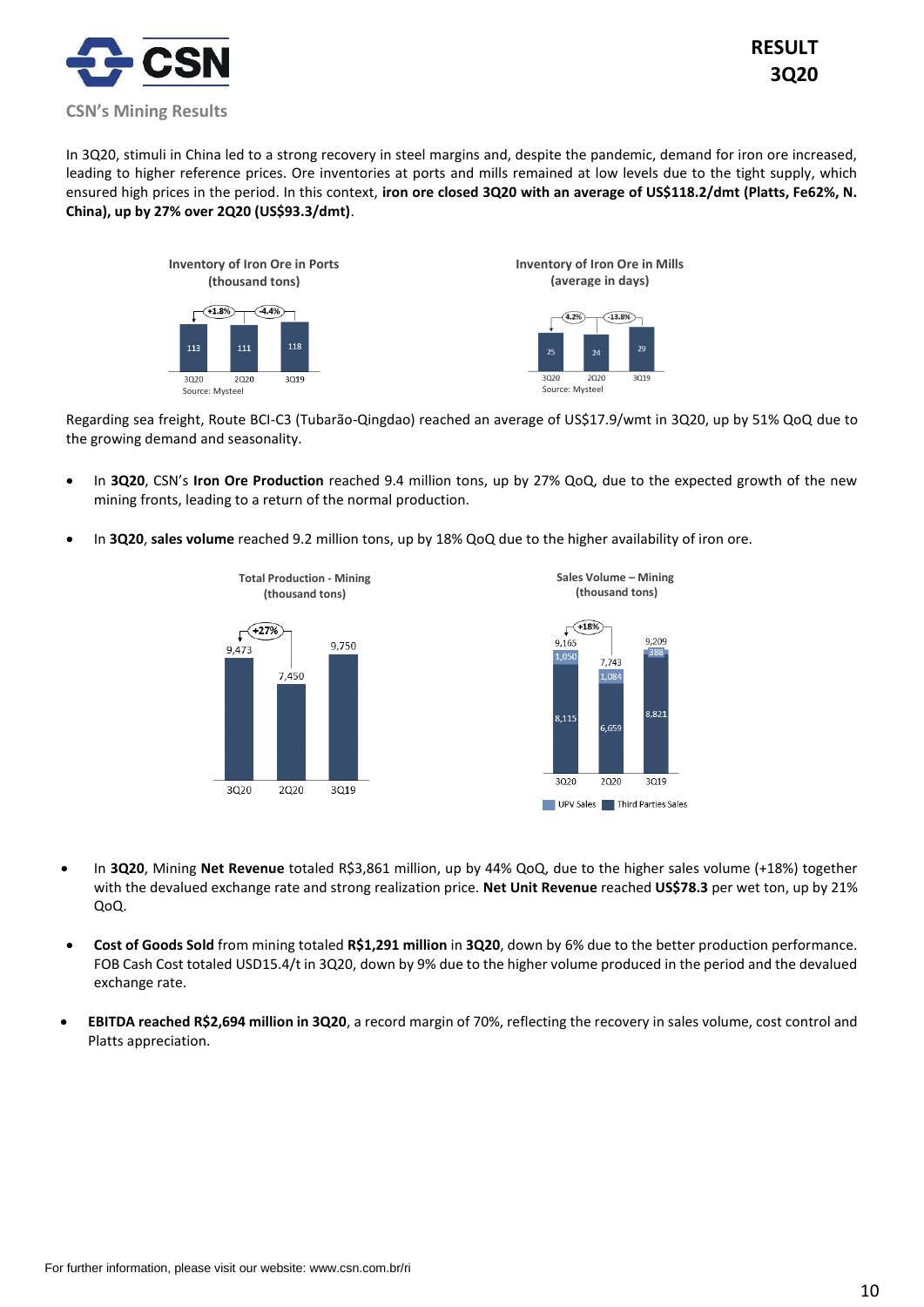

In **3Q20**, Cement's **Net Revenue** reached R\$259 million, up by **50%** QoQ due to the higher sales volume (+16%) over **2Q20**, in addition to price increases, which contributed to the change in the **EBITDA** level of R\$100 million and a **record EBITDA margin of 39%**.

## **CSN's Logistics Results**

**Railway Logistics:** In **3Q20**, **Net Revenue** reached R\$418 million, with an **EBITDA** of R\$219 million and an **EBITDA margin** of 52.4%.

**Port Logistics:** In **3Q20**, 156,000 tons of steel products were shipped by Sepetiba Tecon, in addition to 4,000 tons of general cargo, about 44,000 containers and 181,000 tons of bulk goods. **Net Revenue** reached R\$58 million, generating an **EBITDA** of R\$19 million, with an **EBITDA Margin** of 33.0%.

## **Energy Results**

**In 3Q20**, the volume of energy traded totaled a **net revenue** of R\$40 million, with an **EBITDA** of R\$3 million and an **EBITDA margin** of 7.1%.

## **ESG – Environmental, Social & Governance**

### **Sustainability**

The last quarter also had major advances in the Company's ESG agenda. CSN was recognized, once again, with the gold seal of the "GHG Protocol" Program, which certifies the disclosure of inventories of greenhouse gas (GHG) emissions.

Currently, about 140 organizations present their data, making their Public Emissions Record the largest base of corporate inventories available in Latin America, with CSN participating in the program from the beginning and having a gold seal since 2014.

Also, in the last quarter, for the tenth consecutive year, we concluded the report to the "Carbon Disclosure Project (CDP)". The purpose of this initiative is to disseminate information on companies' policies and results on the following subjects: Climate Change, Supply Chain and Water Resources.

This year, for the first time, the Company will have its information available to all audiences, as soon as the information is published on this platform.

### **Safety and Health:**

Safety is our main priority and the result of our efforts towards the zero-accident target has been successively reflected in our indicators.

Actions focused on risk management have been key to prevent accidents.

Throughout CSN group, we recorded a 20% drop YoY in accident rates with and without leave (CAF+SAF), in occurrences with own and outsourced employees.

### **Environmental Licenses and Management of Dams**

Completely independent of the use of dams for its production process, CSN Mineração obtained important environmental licenses in the last quarter, including: Fraile II Tailings Pile Operating License and Authorization for Environmental Intervention to Build B4 Dam's Waist Channel - to drain any water that enters the dam - formalizing the start of its de-characterization process, which should be concluded in 2023.

Considering the last 6 months, we obtained three other important environmental licenses: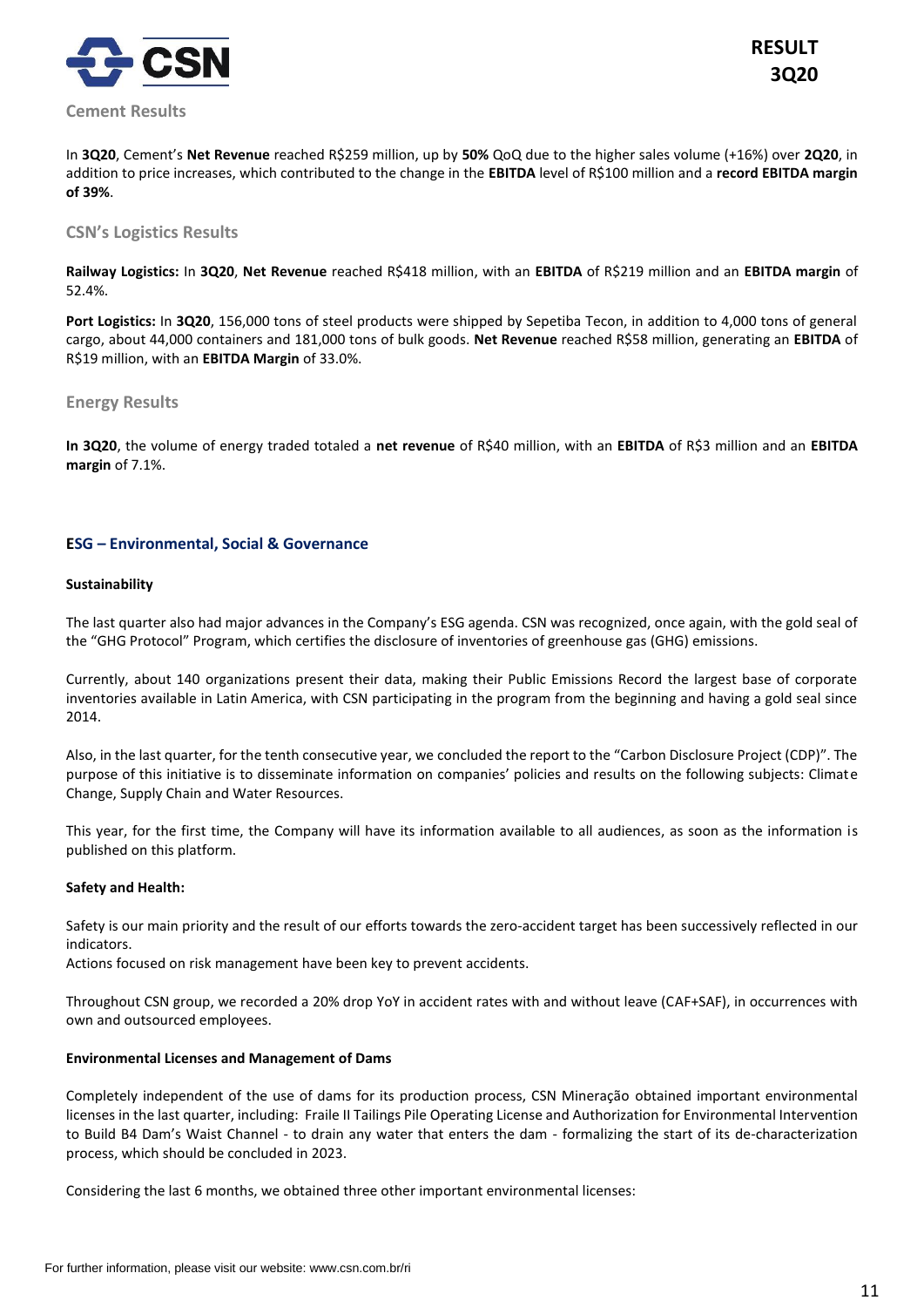

- Installation of Itabiritos processing plant, with capacity for 10 Mtpy;
- Implementation and operation of a waste pile called Batateiro IIIA;
- Operation for mining expansion in Mascate body;

All within the expected schedule to meet our expansion projects.

Also regarding the management of dams, in the last quarter we concluded the works to de-characterize B5 Casa de Pedra and Vigia Auxiliar dam, which has already been inspected by ANM (National Mining Agency) and FEAM (State Foundation for the Environment-MG). The only thing missing is the expert opinion with the final approval issued by these bodies.

In this quarter, the implementation of the Municipal Plan for Dam Safety also started, a joint initiative between the City Hall and the mining companies in the municipality of Congonhas, with an investment of over R\$6 million from CSN Mineração. The plan's purposes are, among others: building a modern headquarters for civil defense, acquiring vehicles and equipment, preparing the Integrated Contingency Plan considering all mining companies, signaling and advertisement campaign, as well as training the municipal brigade.

### **Biodiversity and Social Responsibility**

In its relationship with the community, CSN Mineração kept the schedule of bimonthly routine meetings with several representatives of the public/private sector and communities, with the purpose of discussing demands, criticisms and suggestions to minimize or mitigate the social and environmental impacts inherent to its enterprises.

In this sense, "Casa de Apoio CSN", located in the neighborhood Residencial, in Congonhas-MG, is an important communication channel with the community. Besides, we have expanded the scope of our Environmental Education Program (PEA), working monthly with the internal and external public on key environmental aspects, promoting the development of a collective awareness, and, therefore, contributing to environmental conservation in the company's operating area.

In the last quarter, CSN Mineração carried out important actions to protect the Biodiversity. Among them, regularizing lands and donating areas to ICMBIO located in the Sempre Vivas National Parks and Cavernas do Peruaçu National Park. All of them included in the São Francisco River basin, contributing to the preservation of biodiversity and water recharge in that region.

## **Coping with COVID-19**

The company has been constantly raising the awareness of employees, maintaining the measures to fight COVID19. Our efforts include, but are not limited to, the measures listed below:

- Reinforcing internal notices with information on how to avoid Covid-19;
- Reinforcing the cleaning process of the rooms, making hand sanitizers available in all plants;
- Distributing protection masks for each employee;
- Medical protocols such as: measuring the body temperature of all employees before their access to plants and offices, RT-PCR testing in symptomatic cases and in possible contacts;
- Maintaining social distance;
- Keeping employees belonging to Risk Groups on leave of absence or working from home;
- Canceling in-person meetings, in the units or outside, as well as internal and external training, using electronic means to make work contacts.

These measures, among others, kept infection rates low, preserving the health and lives of our employees and ensuring that there is no impact on our operational performance.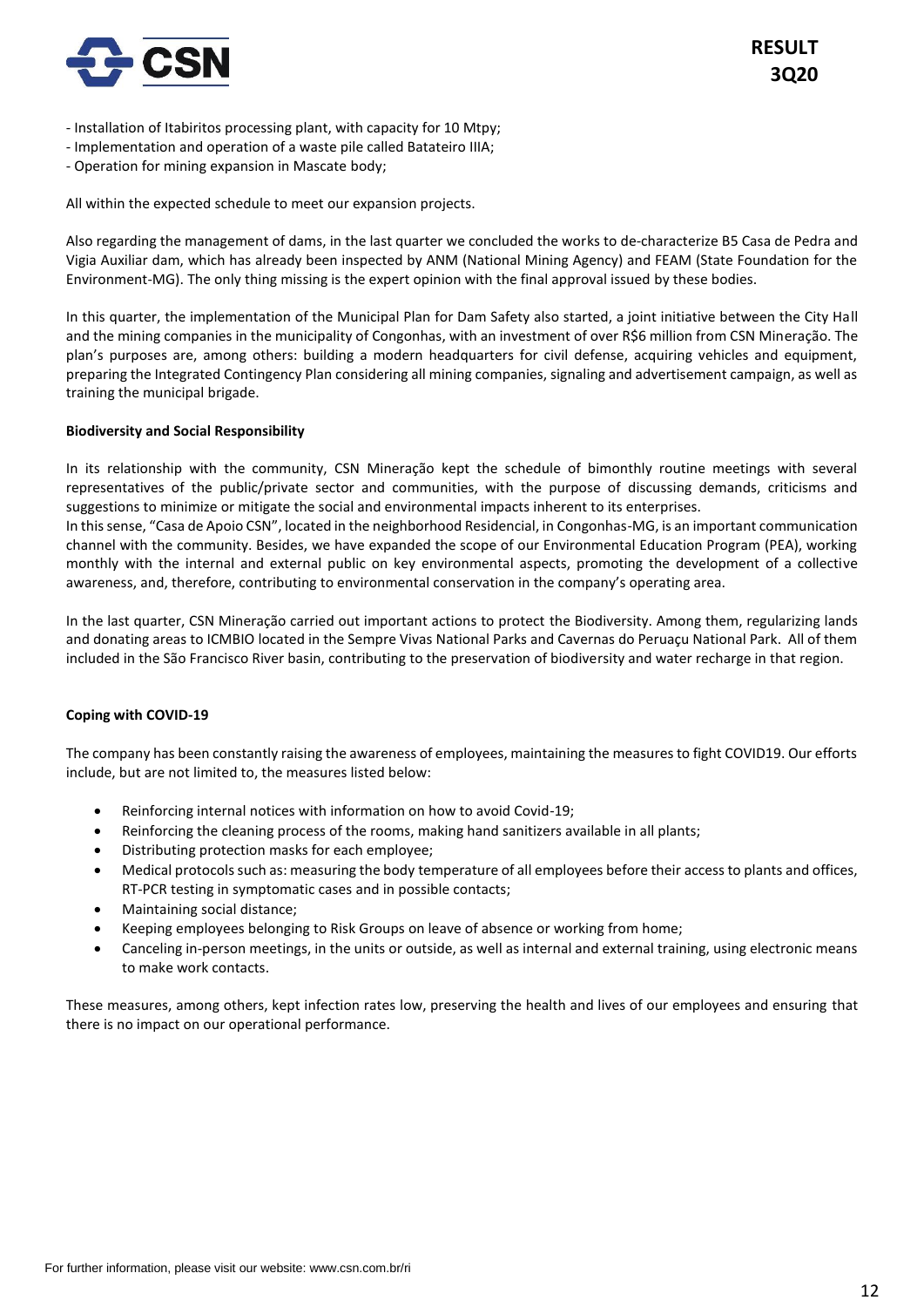

## **Capital Markets**

In the **third quarter of 2020**, CSN's shares appreciated 55.81%, while the Ibovespa decreased 1.66%. The average daily value (CSNA3) traded at B3, in turn, was R\$ 191 million. On the New York Stock Exchange (NYSE), the Company's American Depositary Receipts (ADRs) appreciated by 50.00%, while the Dow Jones rose 7.95%. The daily average trading (SID) with ADRs on the NYSE was US\$ 4.6 million.

|                                                                | <b>2Q20</b> | 3Q20      |
|----------------------------------------------------------------|-------------|-----------|
| Number of shares (in thousands)                                | 1,387,524   | 1,387,524 |
| <b>Market Cap</b>                                              |             |           |
| Closing price (R\$/share)                                      | 10.68       | 16.50     |
| Closing price (US\$/ADR)                                       | 1.96        | 2.94      |
| Market cap (R\$ million)                                       | 14,819      | 23,435    |
| Market cap (US\$ million)                                      | 2,720       | 4,174     |
| <b>Total return including Dividends and Interest on Equity</b> |             |           |
| CSNA3                                                          | 56.31%      | 55.81%    |
| <b>SID</b>                                                     | 56.97%      | 50.00%    |
| Ibovespa                                                       | 33.94%      | 1.66%     |
| Dow Jones                                                      | 23.25%      | 7.95%     |
| Volume                                                         |             |           |
| Daily average (thousand shares)                                | 14,657      | 13,578    |
| Daily average (R\$ thousand)                                   | 132,694     | 190,637   |
| Daily average (thousand ADRs)                                  | 2,109       | 1,753     |
| Daily average (US\$ thousand)                                  | 3,538       | 4,613     |

*Source: Bloomberg*

## **Conference Call in Portuguese with Simultaneous Translation into English**

### **October 16th, 2020**

11:00 a.m. (Brasília Time) 10:00 a.m. (US EDT) Phone: +1 929 378-3440 / +1 516 300-1066 Code: CSN Replay phone: +55 11 3127-4999 Replay Code: 35890687 Webcast[: click here](http://mailerurl.mziq.com/ls/click?upn=9C1nDCSTDIGQBf5S24-2FV9MKaGGmSUPWBkYV5gGfkZgiF3-2FEvfNfP5ADT-2Bg7RY-2B0Ru5IjPdMTwNk1pQ6YJg3JX1r3mVdQQIzFwHlF5p-2FWqB-2FYSxqXdrg7S4GtFHY9x-2F-2FUO4B0_HtvL1zNN1BnfaL2G4MoSbwlHpdWURwQBrQBrhuiDLDUGAfyLHZlnIpUoP0gH91J5D63nJMQgFg9hm-2F67Pi1cjnEabV4xTENw5BvwG-2B-2BoF2tALvl7m7ByZrsKAVehNDU4M8wPRomHcCTfhH87Z0cURYchDuUxdOi7-2Bm8K3e1n2n6BEWbQobTiJWmsBRBxmi2A-2ByYWPxtTwt7uVDvp54OPFKcyoSLLAtSfmZN8SzJwY81uvzWZvLXWCau3BHouYio-2FGvKb28kTm5UpGRXWLXeHWpVzECXuV6I-2Fg7LwJVbe-2FFp61a8SjdBKaEncUGJedFIiDFvQo4q9yobBUQus15ZNMlhISuom5NYIK6AZn5LPtZFVHvfzBdyXEkaQ1bBdfy9AfQbEgMIxPURDxTIVkEURjmL2O5G9CKLvOhl8Y6YyV9-2BVBTMBLyozVeTKES-2F4i8T5)

## **Webcast – 3Q20 Earnings Presentation Investor Relations Team**

CFO and IRO **–** Marcelo Cunha Ribeiro Leo Shinohara [\(leonardo.shinohara@csn.com.br\)](mailto:leonardo.shinohara@csn.com.br) José Henrique Triques [\(jose.triques@csn.com.br\)](mailto:jose.triques@csn.com.br) Guilherme Vinco [\(guilherme.vinco@csn.com.br\)](mailto:guilherme.vinco@csn.com.br)

Some of the statements contained herein are forward-looking statements that express or imply expected results, performance or events. These include future results that may be implied by historical results and the statements under 'Outlook'. Actual results, performance or events may differ materially from those expressed or implied by the forward-looking statements as a result of several factors, such as the general and economic conditions in Brazil and other countries, interest rate and exchange rate levels, protectionist measures in the USA, Brazil and other countries, changes in laws and regulations and general competitive factors (on a global, regional or national basis).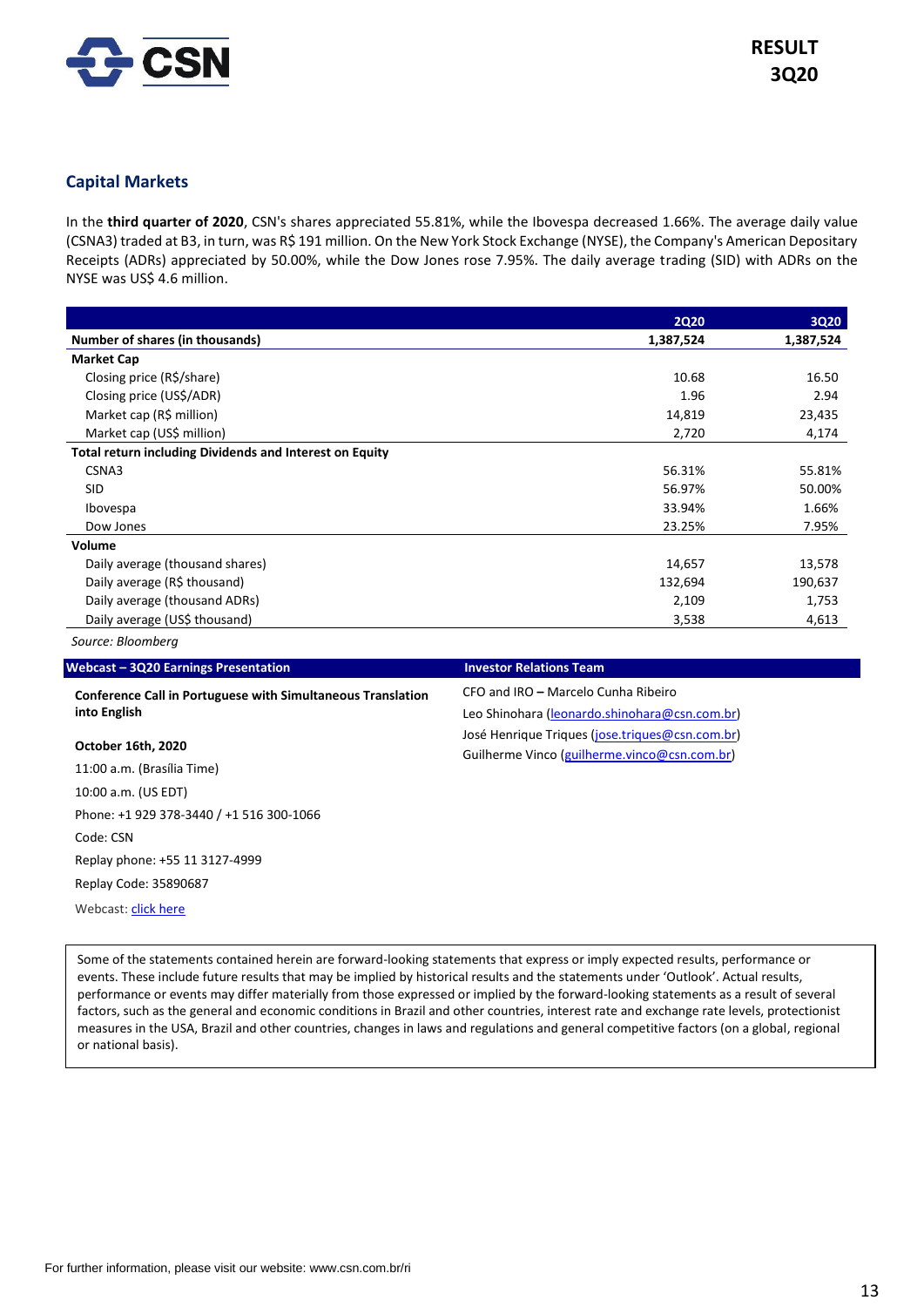

## **INCOME STATEMENT**

**CONSOLIDATED - Brazilian Corporate Law (in thousand of Reais)**

|                                                     | 3Q20          | <b>2Q20</b> | <b>3Q19</b> |
|-----------------------------------------------------|---------------|-------------|-------------|
| <b>Net Sales Revenue</b>                            | 8,714,583     | 6,220,683   | 6,006,393   |
| Domestic Market                                     | 3,625,325     | 2,358,059   | 2,676,655   |
| <b>Foreing Market</b>                               | 5,089,258     | 3,862,624   | 3,329,738   |
| <b>Costs of Goods Sold (COGS)</b>                   | (5, 133, 126) | (4,378,065) | (4,370,357) |
| COGS, excluding Depreciation and Depletion          | (4,685,167)   | (3,962,839) | (4,026,696) |
| Depreciation/Depletion allocated to COGS            | (447, 959)    | (415, 226)  | (343, 661)  |
| <b>Gross Profit</b>                                 | 3,581,457     | 1,842,618   | 1,636,036   |
| Gross Margin (%)                                    | 41%           | 30%         | 27%         |
| <b>Selling Expenses</b>                             | (603, 629)    | (396, 847)  | (427, 703)  |
| <b>General and Administrative Expenses</b>          | (114, 822)    | (117, 706)  | (131, 171)  |
| Depreciation and Amortization in Expenses           | (12, 667)     | (12, 356)   | (8, 459)    |
| Other Income (Expenses), net                        | (716, 868)    | (790, 794)  | (862, 600)  |
| <b>Equity in Results of Affiliated Companies</b>    | 25,970        | 28,354      | 64,069      |
| <b>Operating Income Before the Financial Result</b> | 2,159,441     | 553,269     | 270,172     |
| <b>Net Financial Result</b>                         | (156, 049)    | 284,857     | (840,074)   |
| Income before Income Tax and Social Contribution    | 2,003,392     | 838,126     | (569, 902)  |
| Income Tax and Social Contribution                  | (741, 797)    | (392, 226)  | (300, 754)  |
| <b>Profit for the Period</b>                        | 1,261,595     | 445,900     | (870, 656)  |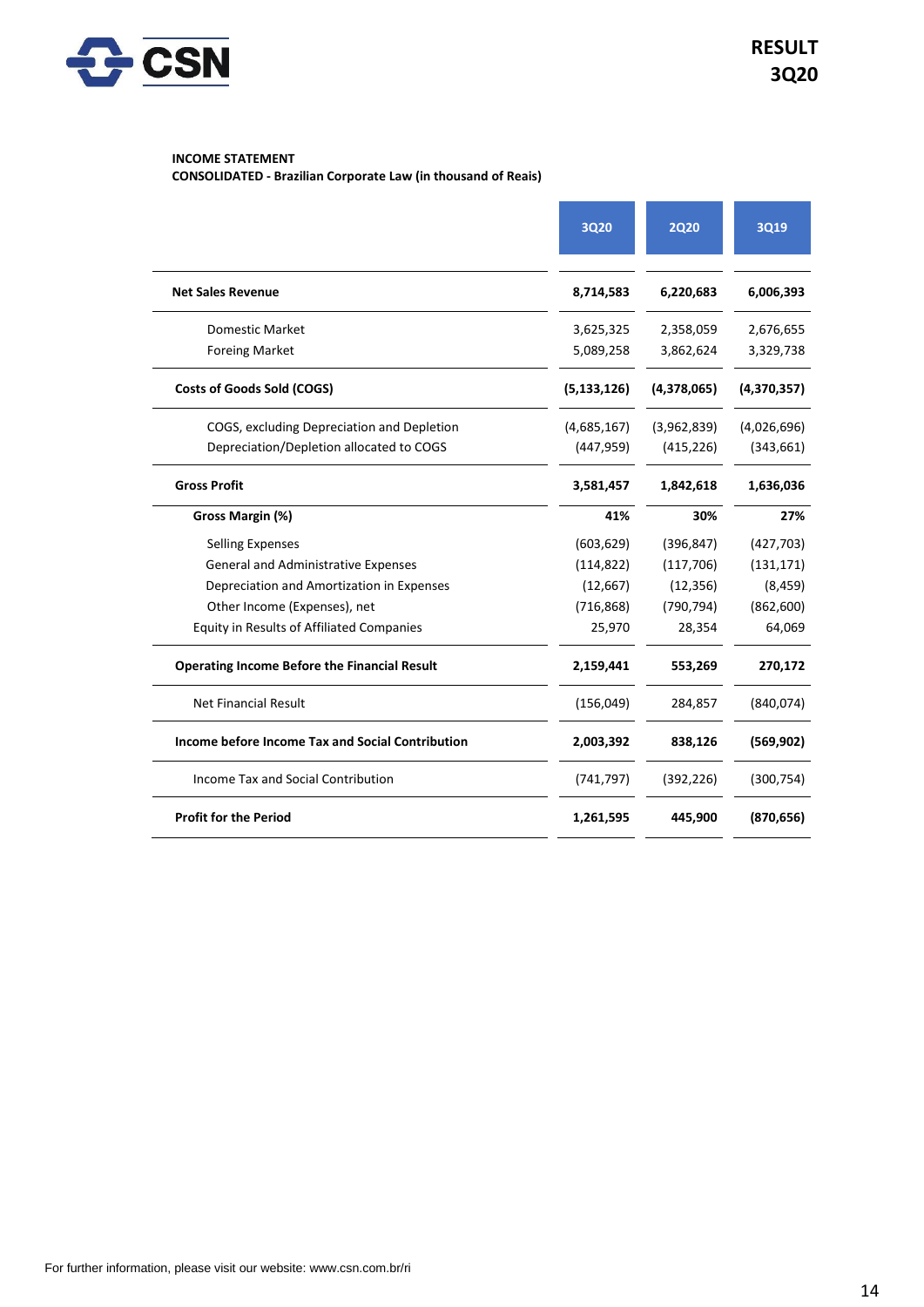

#### **BALANCE SHEET Brazilian Corporate Law (in thousand of reais)**

|                                                            | 09/30/2020               | 12/31/2020               |
|------------------------------------------------------------|--------------------------|--------------------------|
| <b>Current Assets</b>                                      | 18,541,939               | 12,725,805               |
| Cash and Cash Equivalents                                  | 5,724,428                | 1,088,955                |
| <b>Financial Investments</b>                               | 2,805,381                | 2,633,173                |
| <b>Accounts Receivable</b>                                 | 2,668,369                | 2,047,931                |
| Inventory                                                  | 5,035,288                | 5,282,750                |
| <b>Other Current Assets</b>                                | 2,308,473                | 1,672,996                |
| <b>Taxes to Recover</b>                                    | 1,953,337                | 1,282,415                |
| <b>Prepaid Expenses</b>                                    | 164,588                  | 203,733                  |
| Dividends Receivable                                       | 45,153                   | 44,554                   |
| <b>Derivative Financial Instruments</b>                    | 1,010                    | 1,364                    |
| Others                                                     | 144,385                  | 140,930                  |
| <b>Non-current Assets</b>                                  | 38,480,152               | 38,143,471               |
| Long-term Assets                                           | 7,401,053                | 7,626,577                |
| Financial Investments Valued at Amortized Cost             | 131,317                  | 95,719                   |
| <b>Deferred Taxes</b>                                      | 2,501,398                | 2,473,304                |
| Other non-current Assets                                   | 4,768,338                | 5,057,554                |
| Tax to Recover                                             | 893,568                  | 2,119,940                |
| <b>Judicial Deposits</b>                                   | 372,526                  | 328,371                  |
| <b>Prepaid Expenses</b>                                    | 130,797                  | 139,927                  |
| <b>Credts Related Parties</b>                              | 1,554,207                | 1,274,972                |
| Others                                                     | 1,817,240                | 1,194,344                |
| Investments                                                | 3,691,195                | 3,584,169                |
| Shareholdings                                              | 3,530,479                | 3,482,974                |
| <b>Investments Properties</b>                              | 160,716                  | 101,195                  |
| Property, Plant and Equipment                              | 20,033,718               | 19,700,944               |
| <b>Fixed Assets in Operation</b><br>Lease                  | 19,534,913               | 19,228,599<br>472,345    |
| Intangible Assets                                          | 498,805<br>7,354,186     | 7,231,781                |
| <b>TOTAL ASSETS</b>                                        |                          |                          |
| <b>Current Liabilities</b>                                 | 57,022,091<br>12,861,250 | 50,869,276<br>11,619,957 |
|                                                            |                          |                          |
| Payroll and Related Taxes<br><b>Trade Payables</b>         | 404,057<br>4,560,230     | 317,510<br>3,012,654     |
| <b>Taxes Payable</b>                                       | 1,664,726                | 541,027                  |
| Loans and Financing                                        | 3,598,537                | 5,125,843                |
| <b>Other Payables</b>                                      | 2,553,077                | 2,526,444                |
| Dividends and JCP Payable                                  | 40,977                   | 13,252                   |
| <b>Customer Advances</b>                                   | 962,789                  | 787,604                  |
| Payables - Drawee Risk                                     | 605,385                  | 1,121,312                |
| Lease Liabilities                                          | 84,675                   | 35,040                   |
| <b>Other Payables</b>                                      | 595,968                  | 569,236                  |
| Provision for Tax, Social Security, Labor and Civil Risks  | 80,623                   | 96,479                   |
| <b>Non-current Liabilities</b>                             | 37,817,990               | 27,887,387               |
| Loans, Financing and Debentures                            | 32,559,616               | 22,841,193               |
| <b>Other Payables</b>                                      | 2,704,234                | 2,493,702                |
| <b>Customer Advances</b>                                   | 1,937,420                | 1,845,248                |
| Lease Liabilities                                          | 420,014                  | 439,350                  |
| <b>Derivative Financial Instruments</b>                    | 125,051                  |                          |
| <b>Other Payables</b>                                      | 221,749                  | 209,104                  |
| <b>Deferred Taxes</b>                                      | 564,043                  | 589,539                  |
| Provisions for Tax, Social Security, Labor and Civil Risks | 529,176                  | 526,768                  |
| <b>Other Provisions</b>                                    | 1,460,921                | 1,436,185                |
| Deactivation                                               | 548,737                  | 524,001                  |
| Pension and Health Plan                                    | 912,184                  | 912,184                  |
| <b>Equity</b>                                              | 6,342,851                | 11,361,932               |
| Social Capital Paid                                        | 4,540,000                | 4,540,000                |
| Capital Reserve                                            | 32,720                   | 32,720                   |
| Profit Reserve                                             | 4,431,200                | 4,431,200                |
| <b>Accumulated Loss</b>                                    | 65,113                   |                          |
| Other Comprehensive Income                                 | (4,072,306)              | 1,170,624                |
| Non-controlling Interest                                   | 1,346,124                | 1,187,388                |
| <b>TOTAL LIABILITIES AND EQUITY</b>                        | 57,022,091               | 50,869,276               |